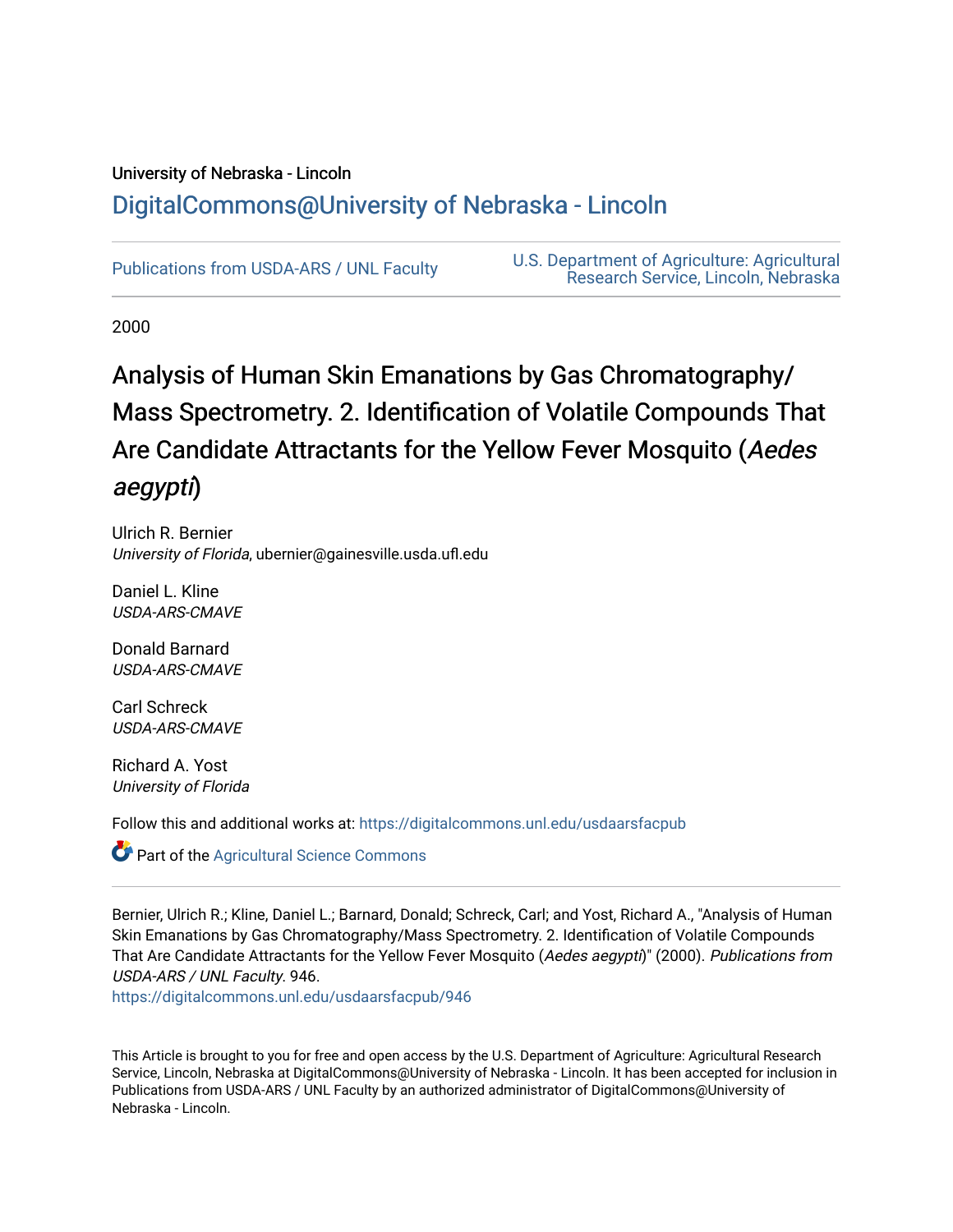# **Analysis of Human Skin Emanations by Gas Chromatography/Mass Spectrometry. 2. Identification of Volatile Compounds That Are Candidate Attractants for the Yellow Fever Mosquito (Aedes aegypti)**

**Ulrich R. Bernier,\*,†,‡ Daniel L. Kline,§ Donald R. Barnard,§ Carl E. Schreck,§,**<sup>|</sup> **and Richard A. Yost†**

University of Florida, Department of Chemistry, P.O. Box 117200, Chemistry Laboratory Building, Gainesville, Florida 32611, and United States Department of Agriculture-Agricultural Research Service, Center for Medical, Agricultural, and Veterinary Entomology, 1600 SW 23rd Drive, Gainesville, Florida 32608

**Volatile compounds emanated from human skin were studied by gas chromatography/mass spectrometry (GC/ MS). The purpose of this study was to identify compounds that may be human-produced kairomones which are used for host location by the mosquito,** *Aedes aegypti* **(L.). The procedure used to collect volatiles was chosen because of prior knowledge that attractive substances can be transferred from skin to glass by handling. Laboratory bioassays have shown that the residuum on the glass remains attractive to mosquitoes until the compounds of importance evaporate. The sampling and analytical procedures modeled the above-cited process as closely as possible except that the evaporation of compounds from the glass surface was accomplished by thermal desorption from glass beads in a heated GC injection port. This made possible the solventless injection of volatiles onto the column. The compounds were cryofocused on the head of the column with liquid nitrogen prior to GC separation. A single stage of mass spectrometry on a triple quadrupole instrument was used for mass analysis. A combination of electron ionization and pulsed positive ion/negative ion chemical ionization modes on two different GC columns (one polar, one relatively nonpolar) was used to identify most of the 346 compound peaks detected by this technique.**

Mosquitoes are nuisance pests to both livestock and humans. In addition to causing annoyance, mosquitoes are vectors of the disease agents that cause malaria, viral encephalitis, dengue fever, filariasis, and dog heartworm.<sup>1,2</sup> The reason for conducting this work is to better understand host attraction by identifying the volatile compounds emanated by humans. The mosquito species that is targeted by this study is the yellow fever mosquito, *Aedes aegypti* (L.), which transmits yellow fever, dengue fever, and dengue hemorrhagic fever.3

Common approaches to mosquito control and control of the diseases that they transmit employ the use of chemical insecticides for area-wide mosquito abatement and repellents for personal protection. Because of insecticide resistance in mosquitoes and concern with pollution of the environment with pesticides,<sup>4,5</sup> there has been an increased emphasis on the development of alternative mosquito control technologies. The use of attractant-baited traps/ targets is one promising technology currently being considered for this purpose. Mosquitoes use attractants to locate their mates, find hosts for blood feeding, find nectar sources, and locate resting and oviposition sites. Host attractants appear to offer the most immediate promise for utilization in traps/targets. However, effective utilization of attractants for mosquito control requires an understanding of the mechanisms that attract mosquitoes to humans and animals. Ultimately, improved understanding of attraction may also lead to the design of better repellents.

**Mosquito Attraction Stimuli.** Current knowledge indicates that attraction to (or repulsion from) a potential host involves a behavioral response by the female mosquito to one or more host stimuli, which include visual cues,  $6-13$  moisture,  $6-8,14,15$  heat,  $6-8,14$ carbon dioxide, $6-9,11,13-26$  and other host chemical emanations.<sup>6-9,11,14,16,19-26</sup> Although sound (specifically wing-beat frequency) is not a stimulus for host location, it is a short-range attractant for orientation of males to females for mating.6,27,28

- (4) Kline, D. L. *J. Am. Mosq. Control Assoc.* **1994**, *10*, 253-7.
- (5) Rathburn, C. B. *Wing Beats* **1990**, *1*, 12-3.
- (6) McIver, S. B. *J. Med. Entomol.* **1982**, *19*, 489-535.
- (7) Takken, W. *Insect Sci. Its Appl.* **1991**, *12*, 287-95.
- (8) Sutcliffe, J. F. *J. Am. Mosq. Control Assoc.* **1994**, *10*, 309-15.
- (9) Bidlingmayer, W. L. *J. Am. Mosq. Control Assoc.* **1994**, *10*, 272-9.
- (10) Allan, S. A. *J. Am. Mosq. Control Assoc.* **1994**, *10*, 266-71.
- (11) Foster, W. A.; Hancock, R. G. *J. Am. Mosq. Control Assoc.* **1994**, *10*, 288- 96.
- (12) Browne, S. M.; Bennett, G. F. *J. Med. Entomol.* **1981**, *18*, 505-21.
- (13) Schreck, C. E.; Gouck, H. K.; Posey, K. H. *Mosq. News* **1972**, *32*, 496-501.
- (14) Price, G. D.; Smith, N.; Carlson, D. A. *J. Chem. Ecol.* **1979**, *5*, 383-95.
- (15) Takken, W.; Knols, B. G. J.; Otten, H. *Ann. Trop. Med. Parasitol.* **1997**, *91*, *Suppl. 1*, S119-20.

10.1021/ac990963k CCC: \$19.00 © 2000 American Chemical Society Analytical Chemistry, Vol. 72, No. 4, February 15, 2000 **747**

<sup>\*</sup> Corresponding author: (phone) 352-374-5917; (fax) 352-374-5922; (e-mail) ubernier@gainesville.usda.ufl.edu.

<sup>†</sup> University of Florida.

<sup>‡</sup> Current affiliation is USDA-ARS-CMAVE.

<sup>§</sup> USDA-ARS-CMAVE.

<sup>|</sup> Deceased July 22, 1998.

<sup>(1)</sup> James, A. J. *Science (Washington, D.C.)* **1992**, *257*, 37-8.

<sup>(2)</sup> Gillett, J. D. *Mosq. News* **1979**, *39*, 221-9.

Published on Web 12/23/1999

<sup>(3)</sup> Hoelterhoff, M. *SmartMoney* **1994**, *3*, 128-32.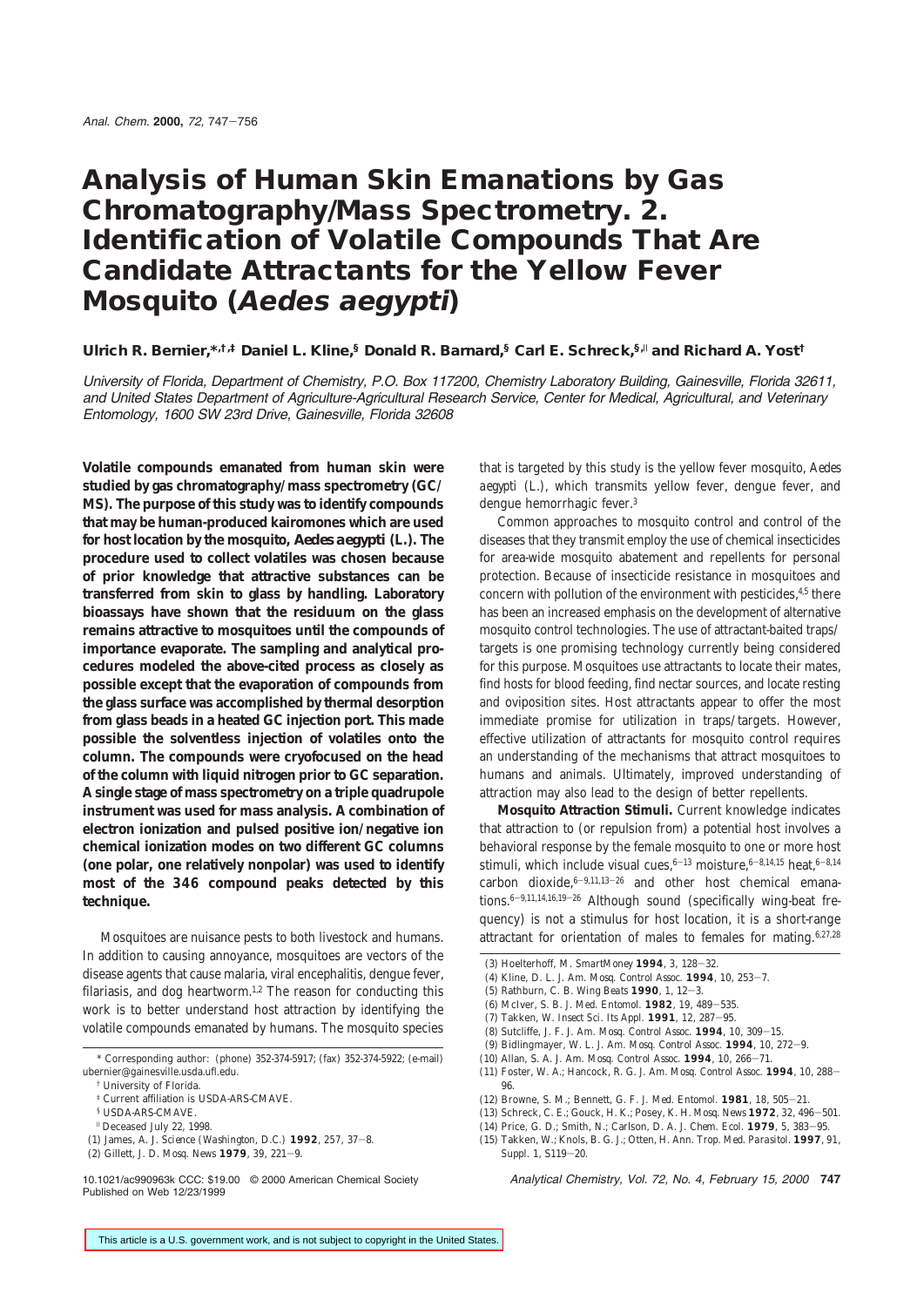Chemical emanations, including and in addition to carbon dioxide, appear to be the most important mechanism used by mosquitoes to locate their hosts.

Unfortunately, few specific host chemical emanations have been identified definitively as mosquito attractants. The compound L-lactic acid was identified as a chemical attractant for *Ae. aegypti* in 1968 from an acetone washing of human skin.29 It has also been shown that a synergistic attraction response can be produced by combining L-lactic acid with carbon dioxide.29,30 Since the discovery of *Ae. aegypti* attraction to lactic acid, studies of compounds structurally similar to lactic acid for mosquito attraction have produced mixed results.20

The compound 1-octen-3-ol (octenol), present in cow's breath, 31 has been identified as an attractant for some species of mosquitoes. Although the response to octenol by itself is not as great as the response to carbon dioxide by itself, synergism has been demonstrated when both are employed together as attractants for some species of mosquitoes. $21-25$  In addition to lactic acid and octenol, other yet-unidentified compounds that emanate from the skin have been shown to play a role in the attraction of *Ae. aegypti* to humans.32 Therefore, it is believed that the examination of human skin emanations will provide the necessary information to further define the chemical cues by which mosquitoes locate human hosts.

**Analysis of Human Odor and Perspiration.** Studies of body odor, particularly those odors associated with perspiration, yield knowledge of compounds present on the skin, but not necessarily about the volatiles that are of importance to host-seeking behavior. Perspiration, comprised mainly of water, is a dilute solution of compounds containing salts, involatile compounds, as well as small amounts of volatiles. Analysis by combined liquid chromatography/mass spectrometry (LC/MS) has detected the presence of lactic acid (lactate is a byproduct of exercise), urea, and various amino acids (phenylalanine, leucine, valine, and alanine).33 However, the vapor pressures of amino acids are presumably too low to permit such compounds to be present at levels detectable by mosquito chemosensilla.

- (16) Gillies, M. T. *Bull. Entomol. Res.* **1980**, *70*, 525-32.
- (17) Kline, D. L. *J. Am. Mosq. Control Assoc.* **1994**, *10*, 280-7.
- (18) Schreck, C. E.; James, J. *Mosq. News* **1968**, *28*, 33-8.
- (19) Schreck, C. E.; Gouck, H. K.; Posey, K. H. *Mosq. News* **1970**, *30*, 641-5.
- (20) Carlson, D. A.; Smith, N.; Gouck, H. K.; Godwin, D. R. *J. Econ. Entomol.* **1973**, *66*, 329-31.
- (21) Takken, W.; Kline, D. L. *J. Am. Mosq. Control Assoc.* **1989**, *5*, 311-6.
- (22) Kline, D. L.; Takken, W.; Wood, J. R.; Carlson, D. A. *Med. Vet. Entomol.* **1990**, *4*, 383-91.
- (23) Kline, D. L.; Wood, J. R.; Cornell, J. A. *J. Med. Entomol.* **1991**, *28*, 254-8.
- (24) Kline, D. L.; Dame, D. A.; Meisch, M. V. *J. Am. Mosq. Control Assoc.* **1991**, *7*, 165-9.
- (25) Kemme, J. A.; van Essen, P. H. A.; Ritchie, S. A.; Kay, B. H. *J. Am. Mosq. Control Assoc.* **1993**, *9*, 431-5.
- (26) Takken, W.; Dekker: T.; Wijnholds, Y. G. *J. Insect Behav.* **1997**, *10*, 395- 407.
- (27) Belton, P. *J. Am. Mosq. Control Assoc.* **1994**, *10*, 297-301.
- (28) Mankin, R. W. *J. Am. Mosq. Control Assoc.* **1994**, *10*, 302-8.
- (29) Acree, F.; Turner, R. B.; Gouck, H. K.; Beroza, M.; Smith, N. *Science (Washington, D.C.)* **1968**, *161*, 1346-7.
- (30) Smith, C. N.; Smith, N.; Gouck, H. K.; Weidhaas, D. E.; Gilbert, I. H.; Mayer, M. S.; Smittle, B. J.; Hofbauer, A. *Ann. Entomol. Soc. Am.* **1970**, *63*, 760- 70.
- (31) Hall, D. R.; Beevor, P. S.; Cork, A.; Nesbitt, B. F.; Vale, G. A. *Insect Sci. Its Appl.* **1984**, *5*, 335-9.
- (32) Schreck, C. E.; Smith, N.; Carlson, D. A.; Price, G. D.; Haile, D.; Godwin, D. R. *J. Chem. Ecol.* **1981**, *8*, 429-38.
- **748** Analytical Chemistry, Vol. 72, No. 4, February 15, 2000

One requirement for mosquito attraction is that the attractant is sufficiently volatile for both short- (typically less than 3 m) and long-range (thought to be up to 60 m) detection by mosquitoes to occur. Human breath does excite and attract *Ae. aegypti*, and the analysis of breath has led to the identification of over 100 compounds.34 There is some overlap of compounds identified in breath with those from skin; it should be noted, however, that although both skin emanations and breath attract mosquitoes, entirely different processes generate these compounds and the overall compositions are very dissimilar. Previous studies were conducted to identify the odor components of human perspiration, as well as total effluents produced by humans in an enclosed environment;35-<sup>40</sup> over 260 compounds, spanning a wide range of compound classes, have been reported.

Experiments comparing isopropyl alcohol extracts from the fingers of adults and children have been briefly discussed in the literature.35 This method of collection was reported to provide more material than extraction of fingerprints from glass; however, the time delay regarding collection of fingerprints from glass was not reported. Sampling from glass, as was done in the current study, provides a discriminating benefit with respect to attractant analysis. It is known that at least some of the attractive compounds will be transferred to glass, and these compounds will evaporate, thus enabling orientation of mosquitoes to the glass. The use of glass beads is believed to allow for preferential concentration of oily/waxy residues while minimizing collection of aqueous perspiration.<sup>41</sup>

Other recent work has emphasized the identification of skin emanations that attract mosquitoes, including *Ae. aegypti*.<sup>41,42</sup> One method isolated active components from fractionated ethanol washing of human skin.<sup>42</sup> Lactic acid was confirmed to play a role with at least two additional compounds used in the mosquitohost attraction process. We have previously described a different approach, identifying primarily the volatile to semivolatile components, where these compounds are first transferred to glass then desorbed back off of the glass in the injection port of a gas chromatograph.41 Recent progress has been made with attraction of *Anopheles gambiae* Giles, an important malaria vector.43 Observations that this species (and other Anophelines) has preferential body locations from which it takes blood meals has recently led

- (33) Yokoyama, Y.; Aragaki, M.; Sato, H.; Tsuchiya, M. *Anal. Chim. Acta* **1991**, *246*, 405-11.
- (34) Krotoszynski, B.; Gabriel, G.; O'Neill, H.; Claudio, M. P. A. *J. Chromatogr. Sci.* **1977**, *15*, 239-44.
- (35) Noble, D. *Anal. Chem.* **1995**, *67*, 435A-8A.
- (36) Zeng, X.-N.; Leyden, J. J.; Lawley, H. J.; Sawano, K.; Nohara, I.; Preti, G. *J. Chem. Ecol.* **1991**, *17*, 1469-91.
- (37) Zeng, X.-N.; Leyden, J. J.; Brand, J. G.; Spielman, A. I.; McGinley, K. J.; Preti, G. *J. Chem. Ecol.* **1992**, *18*, 1039-55.
- (38) Conkle, J. P.; Mabson, W. E.; Adams, J. D.; Zeft, H. J.; Welch, B. E. *Aerospace Med.* **1967**, *38*, 491-9.
- (39) Ellin, R. I.; Farrand, R. L.; Oberst, F. W.; Crouse, C. L.; Billups, N. B.; Koon, W. S.; Musselman, N. P.; Sidell, F. R. *J. Chromatogr.* **1974**, *100*, 137-52.
- (40) Sastry, S. D.; Buck, K. T.; Jana´k, J.; Dressler, M.; Preti, G. In *Biochemical Applications of Mass Spectrometry, First Supplementary Volume*; Waller, G. R., Dermer, O. C., Eds.; John Wiley & Sons: Chichester, England, 1980; pp 1086-129.
- (41) Bernier, U. R.; Booth, M. M.; Yost, R. A. *Anal. Chem.* **1999**, *71*, 1-7.
- (42) Geier, M.: Sass, H.: Boeckh, J. In *Mosquito-Host Interactions-Ciba Foundation Symposium 200*; Bock, G. R., Cardew, G., Eds.; John Wiley & Sons: Chichester, England, 1996; pp 132-48.
- (43) Knols, B. G. J.; Meijerink, J. *Sci. Med. (NY)* **1997**, *4*, 56-63.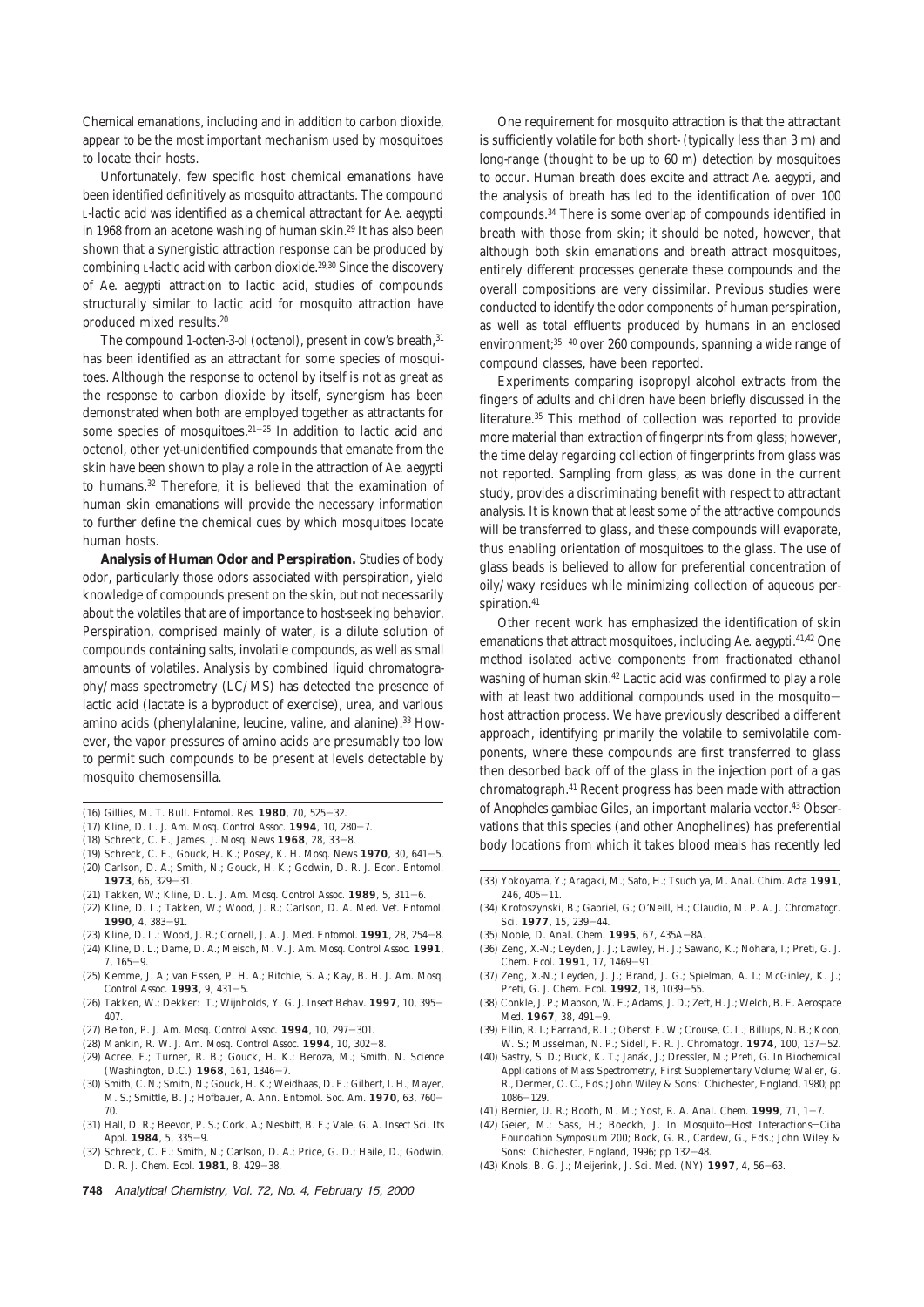to a focus on foot odors.44 This has resulted in the discovery that Limburger cheese is an attractant, further leading to the examination of bacteria-produced acids as mosquito attractants.43,45,46 Additionally, incubated sweat was shown to be attractive to *An. gambiae sensu stricto* and that fresh sweat was not attractive.47

The purpose of this manuscript is to report the identities of human skin emanations that are desorbed from handled glass and then analyzed using the method described by us in a previous paper.41 The results reported herein provide the foundation for the next manuscript in this series, in which a comparison is made of emanations from hosts for which *Ae. aegypti* has a markedly different attraction.

#### **EXPERIMENTAL SECTION**

**Sample Collection, Loading, and Cryofocusing.** Experiments used two to five 2.9-mm-diameter glass beads handled by one of four human male subjects, 26, 49, 52, and 61 years in age. The two oldest subjects were tested 16 times each. Each subject handled beads for a total of eight analyses with electron ionization (EI) and eight by chemical ionization (CI). The eight analyses by each ionization mode consisted of four analyses using a HP5 column (Hewlett-Packard, Atlanta, GA) and four using a HP-FFAP column (Hewlett-Packard). The 49-year-old subject was tested on five consecutive days, using both EI and CI modes, and only on an HP-FFAP column, for a total of 10 analyses. The 26-year-old subject provided handled beads for two EI and two CI analyses on each of the two columns employed, for a total of eight analyses. Volunteer subjects were not given any special instructions with regard to diet, handwashing, or application of normal toiletries prior to arriving at the laboratory. However, all subjects used the same soap to wash their arms and forearms in the laboratory when they arrived. The subjects then handled 15-25 beads when their hands were completely dry, 10-20 min after washing. The glass beads were rubbed in the palms and on the backs of the hands by a subject for 10-15 min prior to placing them into an insert. The gloved author held the insert while the ungloved subject placed the beads in the insert.

After loading the beads into a Varian 3400 GC (Varian, Walnut Creek, CA) fritted glass injection insert, the insert was replaced, reversed from normal configuration, in the injection port. The cap, septum, and needle guide were then restored to seal the injection port. The frit kept the beads from dropping down onto the column entrance and provided a means for volatile emanations to be loaded onto the column; the column entrance extended up into the injector insert and was located just below the frit. The injection port was operated in an entirely splitless mode for the duration of the experiment, providing only one exit for volatiles, i.e., through the column. This configuration allows for as many as 12 beads to be placed between the frit (located approximately halfway down the insert) and the GC septum sealing the injection port. Throughout the loading process, the injection port was held at 25 °C to minimize sample loss from evaporation and the head pressure of helium was set to 0 psig to allow for proper alignment of the septum and prevent premature migration of volatiles past the intended point of cryofocusing on the column.

The cryofocusing process involved heating glass beads in the GC injection port to desorb volatiles. Before increasing the helium head pressure, liquid nitrogen (LN<sub>2</sub>, bp  $-196$  °C) was placed in a 12-oz Styrofoam cup. The cup was placed in the oven such that the approximately 8 cm of column could be looped in the cup about 15 cm below the point where the column enters the oven from the injection port. The helium pressure was then increased to 20 psig, and the initial desorption phase started. This entailed loading a program to ramp the injection port from 25 to 250 °C over 7.5 min and then holding at 250 °C for 2.5 min. Throughout the cryofocusing phase, the GC oven was set at 25 °C and the transfer line set at 40 °C. Liquid nitrogen was added to the cup as necessary during this 10-min cryofocusing phase. When available, standards were analyzed by direct inlet probe (limited to solids and confirmation by mass spectrum only) or were injected (0.5  $\mu$ L of a 100-150 ng/ $\mu$ L solution in methylene chloride or hexane) on the HP5 column under the same conditions as the glass bead experiments.

**Chromatographic Parameters.** After the completion of cryofocusing, a new program was loaded from the computer to the Varian 3400 GC. Once the oven temperature reached equilibrium at the start temperature of the temperature ramp program, the cup containing liquid nitrogen was removed. Analyses involving the comparison of subjects were performed with different ramp programs, depending upon the column employed. The columns were a 25 m  $\times$  0.20 mm i.d. HP5 FSOT column ( $d_f = 0.33 \mu$ m) or a HP-FFAP 25 m  $\times$  0.20 mm i.d. FSOT column ( $d_f = 0.33 \mu$ m). For experiments conducted with the HP5 column (35-min run time), the GC ramp consisted of a 1.0-min hold at 40 °C followed by a 10.6-min ramp at 17 °C/min and then a hold at 220 °C for 23.4 min. The transfer line was concurrently ramped from 50 to 220 °C at 20 °C/min over 8.5 min and held at 220 °C for the remainder of the analysis. The ramp program for the FFAP column (45-min run time) consisted of a 1.0-min hold at 40 °C followed by a 17.7-min ramp at 11 °C/min to 235 °C and then a hold for 26.3 min at this temperature. The transfer line was concurrently ramped from 50 to 236 °C at 23 °C/min for 8.1 min and held at 236 °C for the remaining 36.9 min. The column and transfer line were held at their final temperatures for 10.0 min after the recording of data, to bake off any high-boiling components prior to the next analysis.

**Mass Spectrometric Parameters.** The TSQ70 triple quadrupole mass spectrometer (Finningan-MAT, San Jose, CA) was operated using only a single stage of mass detection. Both EI and pulsed positive ion/negative ion chemical ionization (PPINICI)48 modes were used for analysis. Acquisition of PPINICI data employed methane reagent gas at 1660-1690 mTorr (indicated) pressure. The ion source and manifold temperatures were 150 and 70 °C, respectively, for CI and 170 and 70 °C, respectively, for EI. The electron energy for CI experiments was 100 eV and that for EI was 70 eV. The third quadrupole was scanned with a scan time of 1 s per scan for PPINCI (*m*/*z* 50-650 for positive ions and 10-650 for negative ions) and 0.5 s per scan for EI data  $(m/z 35-650)$ . The filament emission current was set at 200  $\mu$ A.

<sup>(44)</sup> DeJong, R.; Knols, B. G. J. *Experientia* **1995**, *51*, 80-4.

<sup>(45)</sup> Knols, B. G. J.; van Loon, J. J. A.; Cork, A.; Robinson, R. D.; Adam, W.; Meijerink, J.; DeJong, R.; Takken, W. *Bull. Entomol. Res.* **1997**, *87*, 151- 9.

<sup>(46)</sup> DeJong, R.; Knols, B. G. J. *Acta Trop.* **1995**, *59*, 333-5.

<sup>(47)</sup> Braks, M. A. H.; Takken, W. *J. Chem. Ecol.* **1999**, *25*, 663-72.

<sup>(48)</sup> Hunt, D. F.; Stafford, G. C.; Crow, F. W.; Russell, J. W. *Anal. Chem.* **1976**, *48*, 2098-105.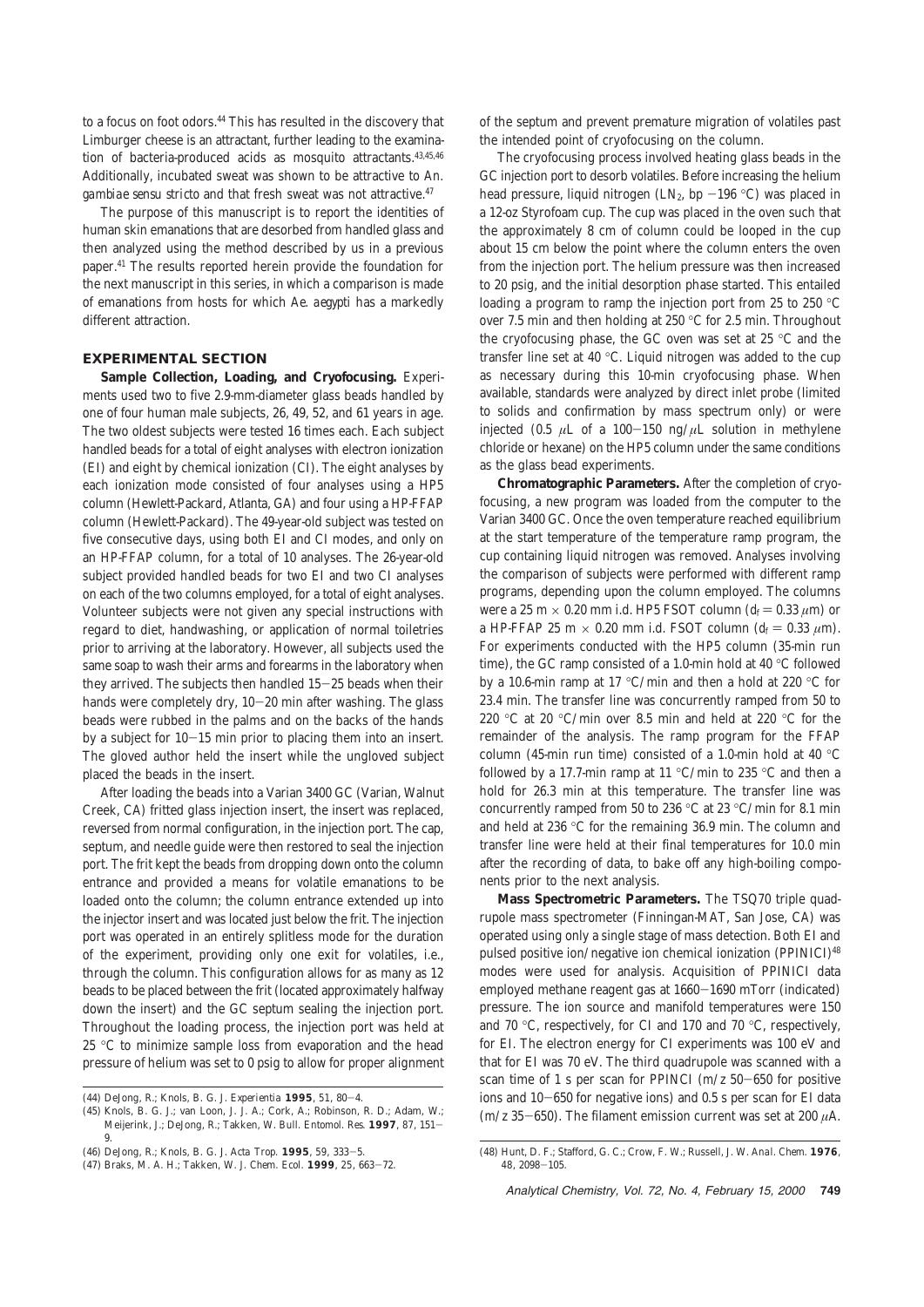

**Figure 1.** Reconstructed ion chromatogram from the EI analysis of compounds thermally desorbed from five handled glass beads onto a HP5 GC column. Labeled peak numbers correspond to those listed in Table 1.

The conversion dynode was set at  $-5$  kV for positive-ion CI and EI and  $+5$  kV for negative-ion CI. The electron multiplier was set between  $-1000$  and  $-1200$  V.

Prior to analysis on each day, the instrument was tuned with perfluorotributylamine (PFTBA) and GC/MS data for blanks (appropriate number of beads in an insert without rubbing) were recorded. Beads were selected randomly from a beaker containing clean beads. Beads were cleaned with multiple rinses of deionized water, methanol, and methylene chloride and baked out overnight before being reused. Prior to conducting the entire study of the four subjects, an insert was rubbed in a gloved hand to identify any possible compounds introduced from the gloves.

Tentative compound identifications were made by matching sample mass spectra with those of the NBS library for most of the peaks observed in the chromatograms. Manual interpretation was used for some of the identifications, and when available, standards were analyzed, as described earlier in this section.

#### **RESULTS AND DISCUSSION**

**The Human Profile.** A reconstructed ion chromatogram (RIC) of human skin emanations thermally desorbed from glass beads, acquired in EI mode, is presented in Figure 1. The peak numbers represent the elution order of identified peaks. Analysis using the methods employed here resulted in chromatograms that contained as many as 346 discernible peaks. Of these, 303 have been identified with varying degrees of certainty. Many of the more abundant components are labeled by number on the chromatogram. The peak numbers in Figure 1 correspond to those listed in Table 1.

In general, the four subjects studied were similar with respect to composition of emanations, with some exceptions discussed later in this manuscript. Further studies may reveal whether some of these are endogenous or if they are due to deposition on the skin from exogenous sources. Rigorous control of subject diet and exposure to exogenous sources was not performed. Although mosquitoes have little problem deciphering human odor cues amidst an odor profile with volatiles present that are exogenous

**750** Analytical Chemistry, Vol. 72, No. 4, February 15, 2000

to humans, the presence of these exogenous substances can complicate the discovery of host attractants. Previous publications have demonstrated the persistence (some cases 2 weeks or more) of exogenous substances, even when great care was taken in the sampling process.<sup>50,51</sup>

Forty-three of the detected component peaks in these analyses could not be classified nor identified from their EI and CI mass spectra; these are not listed in Table 1. Some of the components detected in these analyses raised interesting problems in terms of identification or were not expected to be from a human subject; a few of these are discussed below.

**Carboxylic Acids, Alcohols, and Esters of Carboxylic Acids.** The majority of the intense peaks observed in the chromatogram are carboxylic acids. Many of the later eluting intense peaks are esters of pentanedioic and hexanedioic acids. Free fatty acids are metabolites formed in the sebaceous glands,  $52-55$ and a much greater amount result from bacterial activity, through hydrolysis of triglycerides into free fatty acids (FFAs) on the skin.<sup>56</sup> Previous work has shown that 90-99% of FFAs on the living layer of skin are below  $C_{20}$  in chain length.<sup>57</sup> Of the total FFAs, hexadecanoic and octadecanoic acids accounted for 75-82 wt %. The monounsaturated FFAs consist mainly of 86% 9-octadecenoic acid and 6-7% 9-hexadecenoic acid. Greater than 95% of the diunsaturated acids is 9,12-octadecadienoic acid. The positional isomers for sites of unsaturation are mainly at the 9- position for

- (49) Bonin, M. A.; Asley, D. L.; Cardinal, F. L.; McCraw, J. M.; Patterson, D. G. *J. Am. Soc. Mass Spectrom.* **1992**, *3*, 831-41.
- (50) Labows, J.; Preti, G.; Hoelzle, E.; Leyden, J.; Kligman, A. *J. Chromatogr.* **1979**, *163*, 294-9.
- (51) Kostelc, J. G.; Preti, G.; Zelson, P. R.; Tonzetich, J.; Huggins, G. R. *J. Chromatogr.* **1981**, *226*, 315-23.
- (52) Nicolaides, N.; Levan, N. E.; Fu, H. C. *J. Invest. Dermatol.* **1968**, *50*, 184- 94.
- (53) Nicolaides, N.; Fu, H. C.; Rice, G. R. *J. Invest. Dermatol.* **1968**, *51*, 83-9. (54) Downing, D. T.; Strauss, J. S.; Pochi, P. E. *J. Invest. Dermatol.* **1969**, *53*,
- $322 7$ . (55) Downing, D. T.; Strauss, J. S. *J. Invest. Dermatol.* **1974**, *62*, 228-44.
- (56) Puhvel, S. M.; Reisner, R. M.; Sakamoto, M. *J. Invest. Dermatol.* **1975**, *64*,
- 406-11.
- (57) Ansari, M. N. A.; Nicolaides, N.; Fu, H. C. *Lipids* **1970**, *5*, 838-45.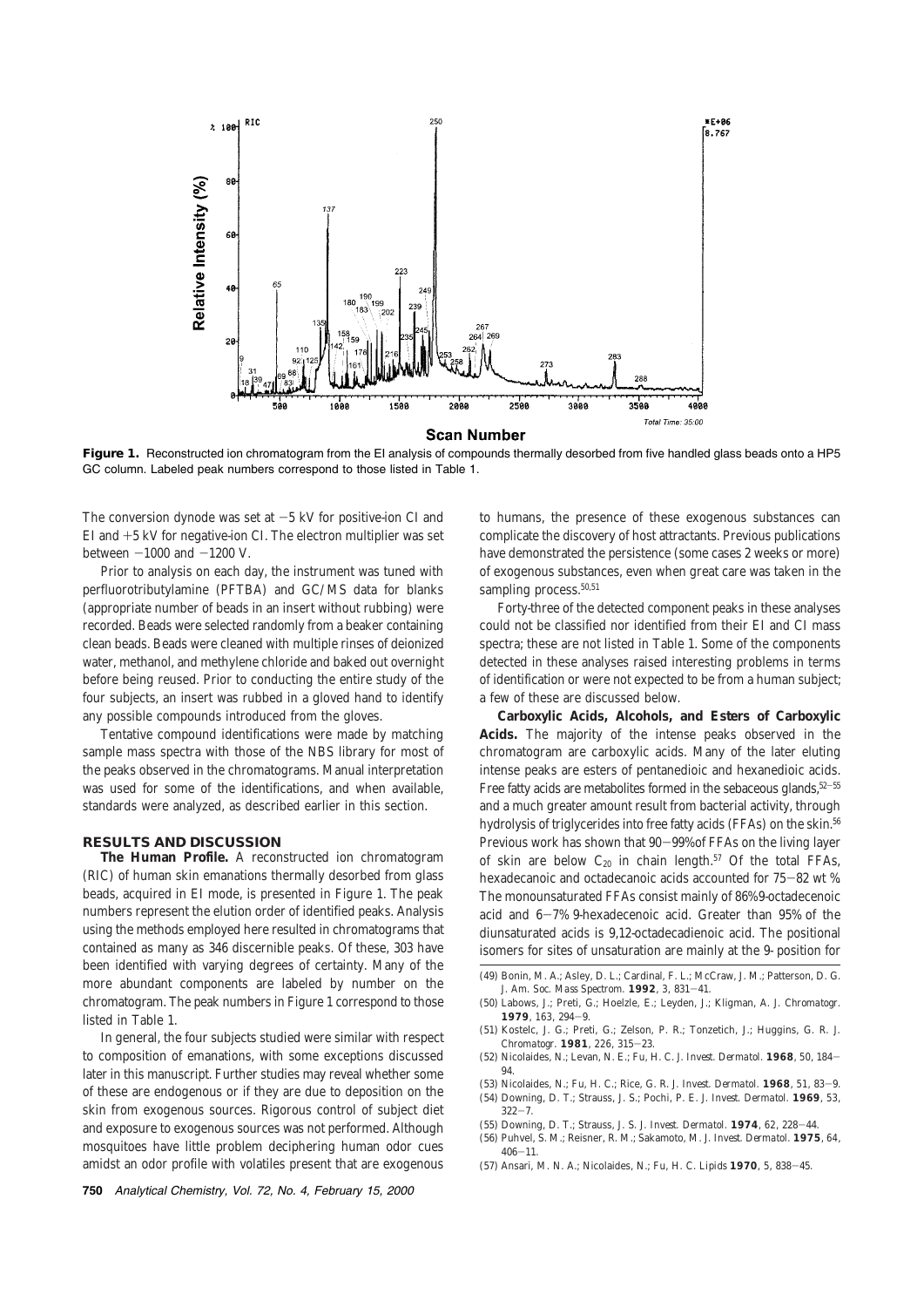### **Table 1. Compounds Present or Suspected of Being Present from Thermal Desorption of Human Skin Emanations from Handled Glass. This List Was Derived from Cryofocused GC/MS Analyses of Four Human Subjects**

| compound                                 | identified<br>peak no. <sup>a</sup> | notes <sup>c</sup>                    | $M_{\rm r}^{\ b}$ | compound                                      | identified<br>peak no. <sup>a</sup> | notes <sup>c</sup> | $M_{\rm r}^{\ b}$ |
|------------------------------------------|-------------------------------------|---------------------------------------|-------------------|-----------------------------------------------|-------------------------------------|--------------------|-------------------|
|                                          |                                     |                                       |                   | <b>Carboxylic Acids</b>                       |                                     |                    |                   |
| acetic acid                              | 26                                  | S, 5, 6                               | 60                | methyltetradecanoic acid                      | 233                                 | C                  | 242               |
| 2-propenoic acid                         | 43                                  | S,6                                   | 72                | methyltetradecanoic acid                      | 237                                 | $\mathbf C$        | 242               |
| propanoic acid                           | 40                                  | S, 5, 6                               | 74                | pentadecanoic acid                            | 239                                 | S, 5, 6            | 242               |
| 2-butenoic acid                          | 69                                  | S                                     | 86                | 9-hexadecenoic acid                           | 249                                 | S                  | 254               |
| 2-methyl-2-butenoic acid                 | 72                                  | C                                     | 100               | methylpentadecanoic acid                      | 246                                 | C                  | 256               |
| 3-methyl-2-pentenoic acid                | 81                                  | $\mathbf C$                           | 114               | hexadecanoic acid                             | 250                                 | S, 5, 6            | 256               |
| 3-methylpentanoic acid                   | 89<br>90                            | C<br>S,6                              | 116<br>116        | heptadecenoic acid                            | 255<br>253                          | C<br>$\mathbf C$   | 268<br>270        |
| hexanoic acid<br>heptanoic acid          | 109                                 | S,6                                   | 130               | methylhexadecanoic acid<br>heptadecanoic acid | 258                                 | S,6                | 270               |
| octanoic acid                            | 139                                 | S,6                                   | 144               | 11-phenoxyundecanoic acid                     | 292                                 | A,E                | 278               |
| nonanoic acid                            | 158                                 | S,6                                   | 158               | 9,12-octadecadienoic acid                     | 263                                 | S                  | 280               |
| decanoic acid                            | 161                                 | S,6                                   | 172               | 9-octadecenoic acid                           | 267                                 | S <sub>0</sub> 5   | 282               |
| undecanoic acid                          | 176                                 | A,6                                   | 186               | methylheptadecanoic acid                      | 264                                 | C                  | 284               |
| dodecanoic acid                          | 190                                 | S,6                                   | 200               | octadecanoic acid                             | 269                                 | S, 5, 6            | 284               |
| methyldodecanoic acid                    | 205                                 | C                                     | 214               | docosanoic acid                               | 295                                 |                    | 340               |
| tridecanoic acid                         | 209                                 | S,6                                   | 214               | lactic acid                                   | 117                                 | S, 2, 5, 6         | 90                |
| tetradecenoic acid                       | 217                                 | С                                     | 226               | hexanedioic acid                              | 286                                 | A,E                | 146               |
| methyltridecanoic acid                   | 220                                 | C<br>S,6                              | 228               | heptanedioic acid                             | 291                                 | A.E                | 160               |
| tetradecanoic acid<br>pentadecenoic acid | 223<br>238                          | B                                     | 228<br>240        | benzoic acid<br>4-hydroxybenzoic acid         | 142<br>152                          | S,6<br>C           | 122<br>138        |
| methyltetradecanoic acid                 | 232                                 | C                                     | 242               | 4-hydroxy-3-methoxybenzoic acid               | 221                                 | B                  | 168               |
|                                          |                                     |                                       |                   |                                               |                                     |                    |                   |
|                                          |                                     |                                       |                   | <b>Alcohols</b>                               |                                     |                    |                   |
| 2-butanol                                | 18                                  | $C_{1}(1?)_{1}$                       | 74                | dodecenol                                     | 175                                 | A                  | 184               |
| 3-methyl-4-penten-2-ol                   | 42                                  | B,C                                   | 100               | tridecanol                                    | 189                                 | A                  | 200               |
| 2-hexen-1-ol                             | 59                                  | C<br>C                                | 100               | 1-tetradecanol                                | 210<br>245                          | C, 5<br>C(5?)      | 214<br>242        |
| 4-hexen-1-ol<br>1-hexen-3-ol             | 56<br>60                            | $C_{1}(1?)$                           | 100<br>100        | 2-hexadecanol<br>2-heptadecanol               | 254                                 | B,C                | 256               |
| 2-methyl-3-pentanol                      | 62                                  | B,C                                   | 102               | cholest-5-en-3-ol                             | 303                                 | S,6                | 386               |
| 1-hepten-3-ol                            | 83                                  |                                       | 114               | phenol                                        | 110                                 | S, 5, 6            | 94                |
| 1-octen-3-ol                             | 111                                 | A,D                                   | 128               | benzyl alcohol                                | 125                                 | S, 5, 6            | 108               |
| 2-octen-1-ol                             | 102                                 | С                                     | 128               | phenylethyl alcohol                           | 141                                 | A, E, 5            | 122               |
| 2-methyl-3-octenol                       | 120                                 | B,C                                   | 142               | 2-(2H-benzotriazol-2-yl)-4-methylphenol       | 260                                 | A,D                | 225               |
| nonenol                                  | 134                                 | С                                     | 142               | ethylene glycol                               | 112                                 | S,2,6              | 62                |
| 3,7-dimethyl-6-octen-1-ol                | 144                                 | B,C                                   | 156               | glycerol                                      | 131                                 | S,6                | 92                |
| decenol, substituted                     | 153                                 | D                                     | 156               | 2-(hydroxymethyl)-2-methyl-1,3-propanediol    | 96                                  | A,E                | 120               |
| 2-decanol                                | 155                                 | S(5?)                                 | 158               |                                               |                                     |                    |                   |
|                                          |                                     |                                       |                   | <b>Aldehydes</b>                              |                                     |                    |                   |
| propanal                                 | 6                                   | S, 2, 6                               | 58                | nonanal                                       | 135                                 | S, 5               | 142               |
| 2-methylpropanal                         | 12                                  | 6                                     | 72                | 3,7-dimethyl-2,6-octadienal                   | 133                                 | B,C                | 152               |
| 2-methyl-2-butenal                       | 23                                  | B,C                                   | 84                | decanal                                       | 157                                 | B,5                | 156               |
| 2-methylbutanal                          | 31                                  | C, 6                                  | 86                | dodecanal                                     | 171                                 | B                  | 184               |
| 3-methylpentanal                         | 49                                  | C                                     | 100               | 2-methylhexadecanal                           | 213                                 | A,B                | 254               |
| heptanal                                 | 88                                  | S, 2, 5                               | 114               | benzaldehyde                                  | 106                                 | $S0$ ,5            | 106               |
| 2,2-dimethylhexanal<br>octanal           | 103<br>108                          | C <sub>2</sub> (2?)                   | 128<br>128        | 3-hydroxy-4-methylbenzaldehyde                | 132<br>243                          | B<br>A             | 136<br>212        |
| 2,4-nonadienal                           | 113                                 | B,5<br>C                              | 138               | 4-phenylmethoxybenzaldehyde                   |                                     |                    |                   |
|                                          |                                     |                                       |                   |                                               |                                     |                    |                   |
|                                          |                                     |                                       |                   | <b>Aliphatics/Aromatics</b>                   |                                     |                    |                   |
| pentene                                  | 14                                  | B                                     | 70                | 2-methyl-2-undecene                           | 124                                 | D.E                | 168               |
| 4-methyl-2-pentene                       | 17<br>19                            | $C_{1}(2?)$                           | 84<br>86          | 3-methyl-5-undecene<br>4-methyl-4-undecene    | 123                                 | D,E<br>B,C         | 168<br>168        |
| hexane<br>dimethylpentadiene             | 24                                  | S, 1, 2, 3<br>B,C                     | 96                | 2-methyl-2-dodecene                           | 119<br>145                          | C                  | 182               |
| 2-methyl-1-hexene                        | 33                                  | C                                     | 98                | methyldodecene                                | 147                                 | C                  | 182               |
| heptane                                  | 35                                  | B, 1, 2, 3                            | 100               | tetradecene                                   | 163                                 | C                  | 196               |
| 3-ethyl-1,4-hexadiene                    | 45                                  | A, B, (2?)                            | 110               | cyclotetradecane                              | 214                                 | E                  | 196               |
| 2-methyl-1-heptene                       | 46                                  | C                                     | 112               | tetradecane                                   | 172                                 | B                  | 198               |
| 2-octene                                 | 55                                  | $\boldsymbol{2}$                      | 112               | pentadecane                                   | 181                                 | S                  | 212               |
| 3-octene                                 | 54                                  |                                       | 112               | hexadecene                                    | 196                                 | D.E                | 224               |
| 4-octene                                 | 53                                  |                                       | 112               | cyclohexadecane                               | 240                                 | Ε                  | 224               |
| 2,4-dimethylhexane                       | 57                                  | C <sub>1</sub> (1?) <sub>1</sub> (2?) | 114               | hexadecane                                    | 197                                 | S                  | 226               |
| octane                                   | 58                                  | S, 1, 5                               | 114               | heptadecane                                   | 215                                 | S, 5               | 240               |
| 3,4-nonadiene<br>2,6-dimethyl-1-heptene  | 63<br>61                            | С<br>B, C, (1?)                       | 124<br>126        | 9-octadecene<br>methylheptadecane             | 226<br>229                          | C<br>$\mathbf C$   | 252<br>254        |
| 4-ethyl-3-heptene                        | 80                                  | B,C                                   | 126               | octadecane                                    | 230                                 | S, 5               | 254               |
| 4-nonene                                 | 85                                  | $C_{1}(2?)$                           | 126               | trimethyl-3-methylenehexadecane               | 248                                 | A,B                | 272               |
| nonane                                   | 87                                  | S, 1, 5                               | 128               | heneicosane                                   | 259                                 |                    | 296               |
| N-menth-6-ene                            | 127                                 | A                                     | 138               | docosane                                      | 271                                 | S, 5               | 310               |
| menthane                                 | 130                                 | A                                     | 140               | tricosane                                     | 274                                 | $5\overline{ }$    | 324               |
| trimethyl-1,5-heptadiene                 | 74                                  | D,E                                   | 138               | tetracosane                                   | 287                                 | A,5                | 338               |
| 2,7-dimethyl-1-octene                    | 84                                  | A, E                                  | 140               | pentacosane                                   | 297                                 |                    | 352               |
| 5-decene                                 | 101                                 | $C_{1}(2?)$                           | 140               | cholesta-3,5-diene                            | 301                                 | A,B                | 392               |
| decane                                   | 114                                 | S, 2, 5, 6                            | 142               | triacontene, branched                         | 300                                 | C                  | 410               |
| undecadiene                              | 115                                 | B                                     | 152               | squalene                                      | 299                                 | $\text{S}, 4, 6$   | 410               |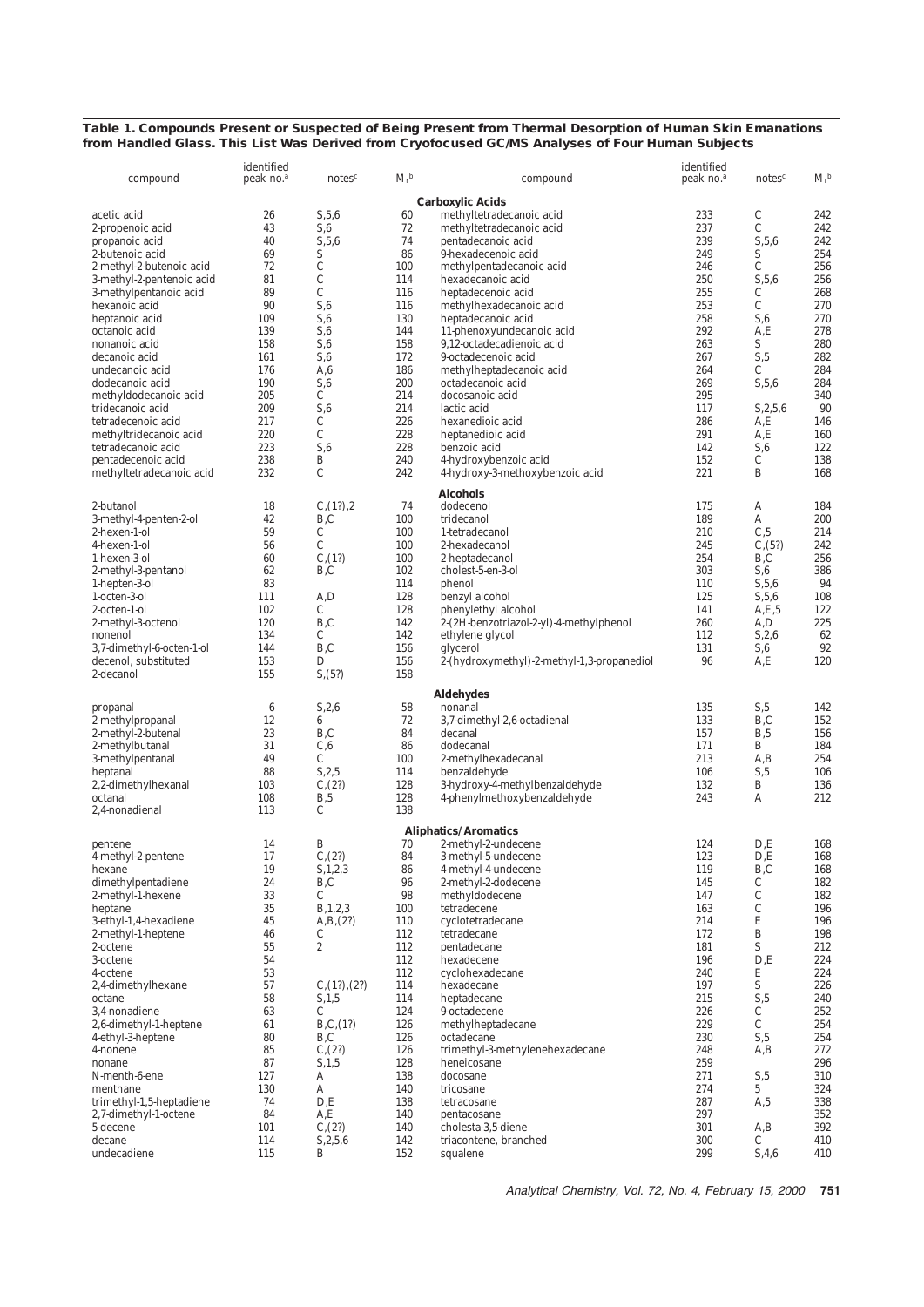## **Table 1 (Continued)**

| compound                                                          | identified<br>peak no. $a$ | notes <sup>c</sup>      | $M_{\rm r}$ <sup>b</sup> | compound                                                                     | identified<br>peak no. <sup>a</sup> | notes <sup>c</sup> | $M_{\rm r}$ <sup>b</sup> |  |  |  |  |
|-------------------------------------------------------------------|----------------------------|-------------------------|--------------------------|------------------------------------------------------------------------------|-------------------------------------|--------------------|--------------------------|--|--|--|--|
| <b>Aliphatics/Aromatics (Continued)</b>                           |                            |                         |                          |                                                                              |                                     |                    |                          |  |  |  |  |
| benzene                                                           | 29                         | S, 1, 2, 3, 6           | 78                       | ethylbenzene                                                                 | 78                                  | 1, 2, 3            | 106                      |  |  |  |  |
| toluene                                                           | 51                         | S, 1, 2, 3, 6           | 92                       | propylbenzene                                                                | 104                                 | (1?)               | 120                      |  |  |  |  |
| styrene                                                           | 86                         | S, 2, 3                 | 104                      | 4,4'-dimethyl-1,1'-biphenyl                                                  | 228                                 | A                  | 182                      |  |  |  |  |
| 1,4-dimethylbenzene                                               | 77                         | C, 1, 2, 3, 5           | 106                      |                                                                              |                                     |                    |                          |  |  |  |  |
|                                                                   |                            |                         |                          | <b>Amides/Amines/Related</b>                                                 |                                     |                    |                          |  |  |  |  |
| propanamide                                                       | 128                        | S                       | 73                       | N-methyl-N-nitroso-1-dodecanamine                                            | 275                                 | A                  | 228                      |  |  |  |  |
| N, N-diethyl-3-methylbenzamide (DEET)                             | 198                        |                         | 191                      | N, N-dimethyl-1-dodecanamine                                                 | 183                                 |                    | 213                      |  |  |  |  |
| N, N-bis(2-hydroxyethyl)dodecanamide<br>N,N-didodecyl formamide   | 185                        | A,E<br>B                | 287                      | N, N-dimethyl-1-tridecanamine                                                | 199                                 |                    | 227<br>241               |  |  |  |  |
| 1,3-butanediamine                                                 | 285<br>22                  | B                       | 381<br>84                | $N, N$ -dimethyl-1-tetradecanamine<br>N, N-dimethyl-1-pentadecanamine        | 216<br>234                          |                    | 255                      |  |  |  |  |
|                                                                   | $\mathbf 5$                | D.E                     | 116                      |                                                                              | 244                                 |                    | 269                      |  |  |  |  |
| N, N-dimethyl-1, 2-ethanediamine<br><i>N</i> -ethylcyclopentamine | 219                        | A                       | 113                      | N, N-dimethyl-1-hexadecanamine<br>N, N-dimethyl-1-heptadecanamine            | 252                                 |                    | 283                      |  |  |  |  |
| N, N-dimethyl-3-butoxypropylamine                                 | 167                        | A                       | 159                      | N, N-dimethyl-1-octadecanamine                                               | 262                                 |                    | 297                      |  |  |  |  |
| N, N-dimethyl-3-benzyloxypropylamine                              | 170                        | B                       | 193                      |                                                                              |                                     |                    |                          |  |  |  |  |
|                                                                   |                            |                         | <b>Esters</b>            |                                                                              |                                     |                    |                          |  |  |  |  |
| 2-butenoic acid, butyl ester                                      | 38                         | A, (2?)                 | 128                      | tetracosanoic acid, methyl ester                                             | 298                                 | A,B                | 382                      |  |  |  |  |
| butanoic acid, methyl ester                                       | 39                         | A,B,2                   | 102                      | pentanedioic acid, ester                                                     | 273                                 | D.E                | >144                     |  |  |  |  |
| nonanoic acid, methyl ester                                       | 184                        |                         | 172                      | pentanedioic acid, mono(2-ethylhexyl) ester                                  | 276                                 | C                  | 244                      |  |  |  |  |
| tridecanoic acid, methyl ester                                    | 207                        | A                       | 228                      | hexanedioic acid, ester                                                      | 278                                 | D.E                | >160                     |  |  |  |  |
| 13-methylpentadecanoic acid, methyl ester                         | 235                        | $\mathbf C$             | 270                      | hexanedioic acid, ester branched                                             | 283                                 | C.D.E              | >160                     |  |  |  |  |
| 14-methylpentadecanoic acid, methyl ester                         | 247                        | C                       | 270                      | hexanedioic acid, mono(2-ethylhexyl) ester                                   | 280                                 | С                  | 258                      |  |  |  |  |
| methylhexadecanoic acid, methyl ester                             | 251                        | $\mathcal{C}$           | 284                      | hexanedioic acid, octyl ester                                                | 288                                 | B                  | 258                      |  |  |  |  |
| heptadecanoic acid, methyl ester                                  | 257                        | C                       | 284                      | heptanedioic acid, dibutyl ester                                             | 294                                 | B                  | 272                      |  |  |  |  |
| octadecenoic acid, methyl ester                                   | 261                        | C                       | 296                      | hydroxybutanoic acid, ethyl ester                                            | 52                                  | A                  | 128                      |  |  |  |  |
| hexadecanoic acid, methyl ester                                   | 256                        |                         | 270                      | 3-hydroxybenzoic acid, methyl ester                                          | 178                                 | C                  | 152                      |  |  |  |  |
| 16-methylheptadecanoic acid, methyl ester                         | 266                        | C                       | 298                      | 4-hydroxybenzoic acid, propyl ester                                          | 204                                 | B,C                | 180                      |  |  |  |  |
| octadecanoic acid, methyl ester                                   | 265                        | B                       | 298                      | 2-hydroxybenzoic acid, phenylmethyl ester                                    | 242                                 | B,C                | 228                      |  |  |  |  |
| hexadecanoic acid, butyl ester                                    | 270                        |                         | 312                      | 2,4-dihydroxy-3,6-dimethylbenzoic acid,                                      | 218                                 | A,E                | 196                      |  |  |  |  |
| octadecanoic acid, phenyl ester                                   | 293                        |                         | 360                      | methyl ester                                                                 |                                     |                    |                          |  |  |  |  |
| tetradecanoic acid, undecyl ester                                 | 282                        | A,B                     | 382                      |                                                                              |                                     |                    |                          |  |  |  |  |
|                                                                   |                            |                         |                          | <b>Halides/Related</b>                                                       |                                     |                    |                          |  |  |  |  |
| methyl iodide                                                     | 9                          | 6                       | 142                      | 1-chlorohexadecane                                                           | 241                                 | B                  | 260                      |  |  |  |  |
| 1-chlorohexane                                                    | 76                         | $\mathbf{1}$            | 120                      | 1,6-dichloro-1,5-cyclooctadiene                                              | 160                                 | B,D                | 176                      |  |  |  |  |
| 1-chloroheptane                                                   | 105                        |                         | 134                      | benzylchloride                                                               | 118                                 | S,6                | 126                      |  |  |  |  |
| 1-chlorononane                                                    | 129                        |                         | 162                      | 3-chlorobenzeneamine                                                         | 149                                 | C                  | 127                      |  |  |  |  |
| 1-chlorododecane                                                  | 180                        |                         | 204                      | 2-chloro-1-methylethylbenzene                                                | 168                                 | D                  | 154                      |  |  |  |  |
| 1-chlorotetradecane<br>1-chloropentadecane                        | 202<br>225                 | B                       | 232<br>246               | 1-chloro-4-(4-methyl-4-pentyl) benzene<br>2,3-dichlorobenzeneamine           | 169<br>177                          | D<br>C             | 194<br>161               |  |  |  |  |
|                                                                   |                            |                         |                          |                                                                              |                                     |                    |                          |  |  |  |  |
|                                                                   |                            |                         | <b>Heterocyclics</b>     |                                                                              |                                     |                    |                          |  |  |  |  |
| 2-methyl-1 <i>H</i> -pyrrole                                      | 71                         | (5?)                    | 81                       | trimethylpyrazine                                                            | 116                                 | A                  | 122                      |  |  |  |  |
| 3-methyl-1 <i>H</i> -pyrrole<br>pyridine                          | 73<br>48                   | S, 5, 6                 | 81<br>79                 | 3-ethyl-2,5-dimethylpyrazine<br>5-methyl-2-methylthio-4 $(1H)$ -pyrimidinone | 208<br>212                          | C<br>A             | 136<br>156               |  |  |  |  |
| 3-pyridinamine                                                    | 67                         |                         | 94                       | 1-methylpiperazine                                                           | 121                                 | C                  | 100                      |  |  |  |  |
| 4-pyridinamine                                                    | 66                         |                         | 94                       | 2-ethylpiperazine                                                            | 224                                 | C                  | 114                      |  |  |  |  |
| 4-methyl-2-pyridinamine                                           | 95                         | C                       | 108                      | 2,5-dimethylpiperazine                                                       | 173                                 | $\mathcal{C}$      | 114                      |  |  |  |  |
| 2-methylpyridine                                                  | 79                         | C, 2, 5                 | 93                       | oxazole                                                                      | 37                                  |                    | 69                       |  |  |  |  |
| $4(1H)$ -pyridinone                                               | 70                         |                         | 95                       | 2-methylfuran                                                                | 21                                  |                    | 82                       |  |  |  |  |
| 6-amino-3-pyridine carboxylic acid                                | 201                        | B                       | 138                      | 3-methylfuran                                                                | 20                                  |                    | 82                       |  |  |  |  |
| 3(1-methyl-2-pyrrolidinyl) pyridine (nicotine)                    | 166                        | $\overline{\mathbf{4}}$ | 162                      | 2,3-dihydro-4-methylfuran                                                    | 15                                  | B, C, (5?)         | 84                       |  |  |  |  |
| 1,2,3-4-tetrahydroquinoline                                       | 154                        |                         | 133                      | 2-furanmethanol                                                              | 75                                  | (2?)               | 98                       |  |  |  |  |
| 2,3,4-trimethylquinoline                                          | 203                        | A                       | 171                      | benzofuran                                                                   | 136                                 | $\boldsymbol{2}$   | 118                      |  |  |  |  |
| 2-ethylpiperidine                                                 | 122                        | (2?)                    | 113                      | dihydro-5-tetradecyl-2(3H) furanone                                          | 268                                 | B                  | 282                      |  |  |  |  |
| 1-piperidineethanol                                               | 97                         | D.E                     | 129                      | 2,3-dihydro-3,5-dihydroxy-6-methyl-                                          | 140                                 | A                  | 144                      |  |  |  |  |
| 4-piperidinemethanamine                                           | 195                        | A                       | 114                      | 4H-pyran-4-one                                                               |                                     |                    |                          |  |  |  |  |
| 1-phenyl-3-(1-piperidinyl)-2-buten-1-one                          | 289                        | A                       | 229                      | 2-methoxy-6-methyl-4H-pyran-4-one                                            | 206                                 | B<br>C             | 140                      |  |  |  |  |
| $1H$ -indole<br>indole, substituted                               | 191<br>227                 | S,6<br>D                | 117<br>>117              | 2H-1-benzopyran-2-one                                                        | 179<br>164                          | A                  | 146<br>168               |  |  |  |  |
| 4,5-dihydro-2-methyl-1H-imidazole                                 | 94                         |                         | 84                       | 3-acetyl-6-methyl-2 <i>H</i> -pyran-2,4(3 <i>H</i> ) dione<br>thiazolidine   | 211                                 |                    | 89                       |  |  |  |  |
| 1,5-dimethyl-1 $H$ -pyrazole                                      | 143                        | C                       | 96                       | 2-methylisothiazole                                                          | 186                                 | A                  | 99                       |  |  |  |  |
| pyrazine                                                          | 44                         |                         | 80                       | 5-methyl-2 $(5H)$ thiophenone                                                | 162                                 | A,B                | 114                      |  |  |  |  |
| 2,6-dimethylpyrazine                                              | 93                         | B                       | 108                      | 2-methoxy-5-methylthiophene                                                  | 236                                 | C                  | 128                      |  |  |  |  |
|                                                                   |                            |                         | <b>Ketones</b>           |                                                                              |                                     |                    |                          |  |  |  |  |
| butanone                                                          | 11                         | S, 2, 3, 5, 6           | 72                       | 2-nonen-4-one                                                                | 138                                 | B                  | 140                      |  |  |  |  |
| 2-pentanone                                                       | 34                         | S, 2, 5                 | 86                       | 2-decanone                                                                   | 146                                 | S                  | 156                      |  |  |  |  |
| 3-pentanone                                                       | 30                         | S, 2, 6                 | 86                       | 2-methoxy-2-octen-4-one                                                      | 150                                 | B,C                | 162                      |  |  |  |  |
| 2-hexanone                                                        | 36                         | С                       | 100                      | 6,10-dimethyl-5,9-undecadien-2-one                                           | 174                                 | A                  | 194                      |  |  |  |  |
| 6-methyl-3,5-heptadien-2-one                                      | 82                         | C                       | 124                      | 3-hydroxyandrostan-11,17-dione                                               | 302                                 | A                  | 304                      |  |  |  |  |
| 6-methyl-5-hepten-2-one                                           | 107                        | S                       | 126                      |                                                                              |                                     |                    |                          |  |  |  |  |
| <b>Sulfides</b>                                                   |                            |                         |                          |                                                                              |                                     |                    |                          |  |  |  |  |
| carbon disulfide                                                  | 10                         | 3,5,6                   | 76                       | dimethyl disulfide                                                           | 47                                  | S, 5               | 94                       |  |  |  |  |
|                                                                   |                            |                         |                          |                                                                              |                                     |                    |                          |  |  |  |  |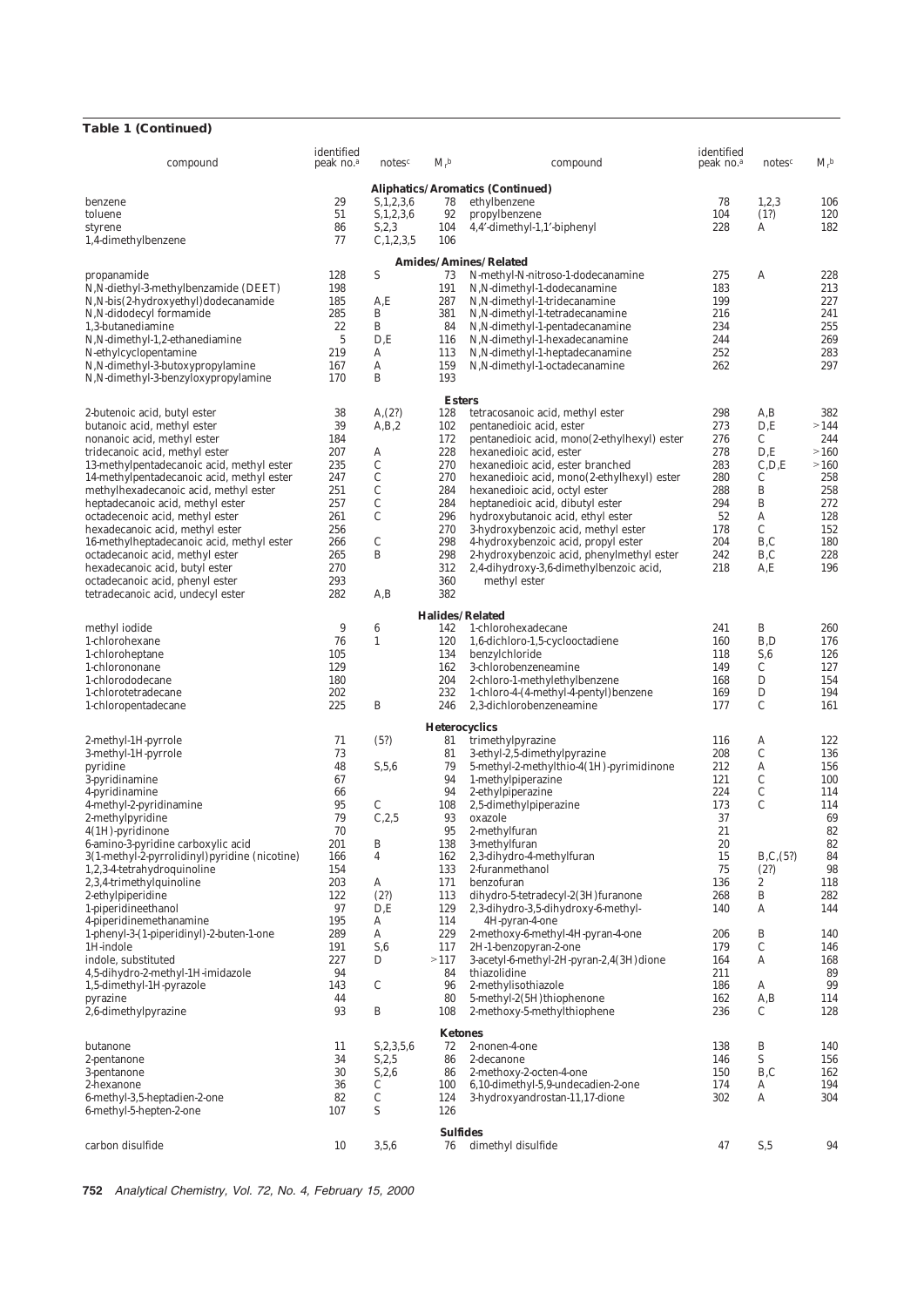#### **Table 1 (Continued)**

| compound                                              | identified<br>peak no. <sup>a</sup> | notes $c$ | $M_{\rm r}$ <sup>b</sup> | compound                                              | identified<br>peak no. <sup>a</sup> | notes $c$       | $M_r^b$ |  |  |  |
|-------------------------------------------------------|-------------------------------------|-----------|--------------------------|-------------------------------------------------------|-------------------------------------|-----------------|---------|--|--|--|
| Thio/Thioesters/Sulfonyls                             |                                     |           |                          |                                                       |                                     |                 |         |  |  |  |
| thiomethane                                           | 4                                   | 2,5,6     | 48                       | $o$ -(2-butenylthio) phenol                           | 231                                 | B               | 180     |  |  |  |
| 2-thiopropane                                         | 50                                  |           | 76                       | thiocarbamic acid, butyl ester                        | 32                                  | A, E            | 127     |  |  |  |
| 1-methylthiobutane                                    | 194                                 | C(2?)     | 104                      | acetylthiocarbamic acid, methyl ester                 | 193                                 | B               | 130     |  |  |  |
| 1-thiododecane                                        | 188                                 | D         | 202                      | methanesulfonylchloride                               | 16                                  |                 | 114     |  |  |  |
| 3-methylthietane                                      | 68                                  | A         | 88                       | 1,1'-sulfonylbis[4-chlorobenzene]                     | 272                                 | B,C             | 286     |  |  |  |
| 3-(methylthio)-1,2-propanediol                        | 165                                 | D         | 122                      |                                                       |                                     |                 |         |  |  |  |
|                                                       |                                     |           |                          | Urea/Related                                          |                                     |                 |         |  |  |  |
| urea                                                  | 25                                  | 6         | 60                       | thiourea                                              | 64                                  | $6\phantom{1}6$ | 76      |  |  |  |
| methylurea                                            | 41                                  | 6         | 74                       | N,N-dimethylthiourea                                  | 91                                  |                 | 104     |  |  |  |
|                                                       |                                     |           |                          | <b>Miscellaneous</b>                                  |                                     |                 |         |  |  |  |
| 1-isocyanato-3-methylbenzene                          | 192                                 | B         | 133                      | 1,2,3-trimethoxypropane                               | 156                                 | A               | 134     |  |  |  |
| 1,3-dimethoxybutane                                   | 126                                 | A, E      | 118                      | 1.4-benzenedicarbonitrile                             | 148                                 | A               | 128     |  |  |  |
| <b>Compounds Present in Background/Blank Analyses</b> |                                     |           |                          |                                                       |                                     |                 |         |  |  |  |
| methyl chloride                                       | 1                                   | 6         | 50                       | 3-isopropoxy-1,1,1,7,7-hexamethyl-3,5,5-              | 182                                 |                 | 576     |  |  |  |
| tetrachloroethene                                     | 7                                   | 3,5       | 164                      | tris(trimethylsiloxy)tetrasiloxane                    |                                     |                 |         |  |  |  |
| 1.1-difluoroethane                                    | $\sqrt{3}$                          | S         | 66                       | 2,4-bis(1,1-dimethylethyl)phenol                      | 99                                  | C, 1, 5         | 206     |  |  |  |
| fluoroethene                                          | $\boldsymbol{2}$                    |           | 46                       | $2,5-bis(1,1-dimethylethyl)$ phenol                   | 98                                  |                 | 206     |  |  |  |
| 1,1,2-trichloro-1,2,2-trifluoroethene                 | 8                                   |           | 167                      | 2,4-bis(1,1-methylpropyl)phenol                       | 100                                 |                 | 206     |  |  |  |
| 1-silacyclo-3-pentene                                 | 27                                  |           | 84                       | 4,6-di(1,1-dimethylethyl)-2-methylphenol              | 151                                 | B               | 220     |  |  |  |
| silacyclopentane                                      | 28                                  |           | 86                       | 1,2-benzenedicarboxylic acid, diethyl ester           | 200                                 | 5               | 222     |  |  |  |
| trimethylsilanol                                      | 13                                  |           | 90                       | 1,2-benzenedicarboxylic acid, butylphenylmethyl ester | 277                                 |                 | 312     |  |  |  |
| hexamethylcyclotrisiloxane                            | 65                                  |           | 222                      | 1,2-benzenedicarboxylic acid, diheptyl ester          | 279                                 |                 | 362     |  |  |  |
| octamethylcyclotetrasiloxane                          | 92                                  |           | 296                      | 1,2-benzenedicarboxylic acid, diisooctyl ester        | 284                                 |                 | 390     |  |  |  |
| decamethylcyclopentasiloxane                          | 137                                 |           | 370                      | 1,2-benzenedicarboxylic acid, bis(2-ethylhexyl ester) | 281                                 |                 | 390     |  |  |  |
| dodecamethylcyclohexasiloxane                         | 159                                 |           | 444                      | 1,2-benzenedicarboxylic acid, diisononyl ester        | 290                                 | A               | 418     |  |  |  |
| tetradecamethylhexasiloxane                           | 187                                 |           | 458                      | 1,2-benzenedicarboxylic acid, undetermined ester      | 286                                 | D.E             | >415    |  |  |  |
| hexadecamethylcycloheptasiloxane                      | 222                                 |           | 532                      |                                                       |                                     |                 |         |  |  |  |

<sup>a</sup> Peak numbers are assigned only to peaks identified wholly or partially and represent the elution order on an HP5 column. <sup>b</sup> Listed with each compound is the corresponding relative molecular mass  $(M_r)$ . <sup>c</sup> Explanatio additional masses in the sample spectrum compared with the library spectrum. (B) The  $M_r$  of this compound is known from CI analysis. The actual structure given is questionable due to differences in fragmentation pattern and/or in the double-bond location. (D) The class or base structure of this compound is characterized by a specific EI fragmentation pattern.<br>The information from CI may not be available to assist in determining the ident compound.

hexadecenoic and octadecenoic acids, and 9,12- for octadecadienoic acid. These three compounds comprise greater than 90% of the unsaturated isomers, and all of the above-mentioned compounds are readily seen here. Although the method used in this paper is not amenable to the detection of hydroxy acids larger than L-lactic acid, there are  $\alpha$ -hydroxy acids on the skin, ranging from  $C_{14}-C_{26}$ , with  $C_{16}$  and  $C_{18}$  as the primary constituents. Internally branched FFAs were not detected, except possibly in the case of methyltetradecanoic acid; this is probably a result of the low sample volume collected combined with the low amount of these compounds present. Although the sensitivity was not adequate to provide information on trace levels of fatty acids, it is important to keep in mind that the method described herein involves little sample preparation and no concentration or cleanup steps. Lipids greater than 18 carbons in backbone chain length are less intense under the chromatographic conditions of this manuscript. These were condsidered less important because they are thought to be too involatile to factor into mosquito attraction.

Comprehensive discussions of all six series variations of FFAs can be found elsewhere.55,58,59 The primary fatty acids are straight-

chain, even-numbered carbon backbones, split approximately evenly between fully saturated and monounsaturated compounds. This series accounts for approximately 70% of the FFAs. Straightchain, odd-numbered carbon-backboned saturated and monounsaturated FFAs comprise another 10%. About 10% contain an iso- methyl branch at the terminus opposite the acid moiety, while 3% have an anteiso- methyl branch three carbons in from the terminus opposite the acid functional group. Internally branched monomethyl fatty acids constitute 3% of FFAs, and the remaining 4% consists of diunsaturated straight-chain and dimethyl-branched FFAs.58 Inspection of Table 1 indicates that several methylbranched fatty acids were observed, and these are probably the iso- configurations, although additional effort was not made to identify the actual position of branching. There are three methylbranched tetradecanoic acid isomers observed; therefore, at least one of these has an internal methyl branch.

When the chromatography and recording of mass spectral information was continued past the final retention time of Figure 1, a series of fatty acid lipid esters was observed but is not presented here; these were baked off of the column between

Analytical Chemistry, Vol. 72, No. 4, February 15, 2000 **753**

<sup>(58)</sup> Nicolaides, N. *Science (Washington, D.C.)* **1974**, *186*, 19-26. (59) Nicolaides, N.; Apon, J. M. B. *Biomed. Mass Spectrom.* **1977**, *4*, 336-46.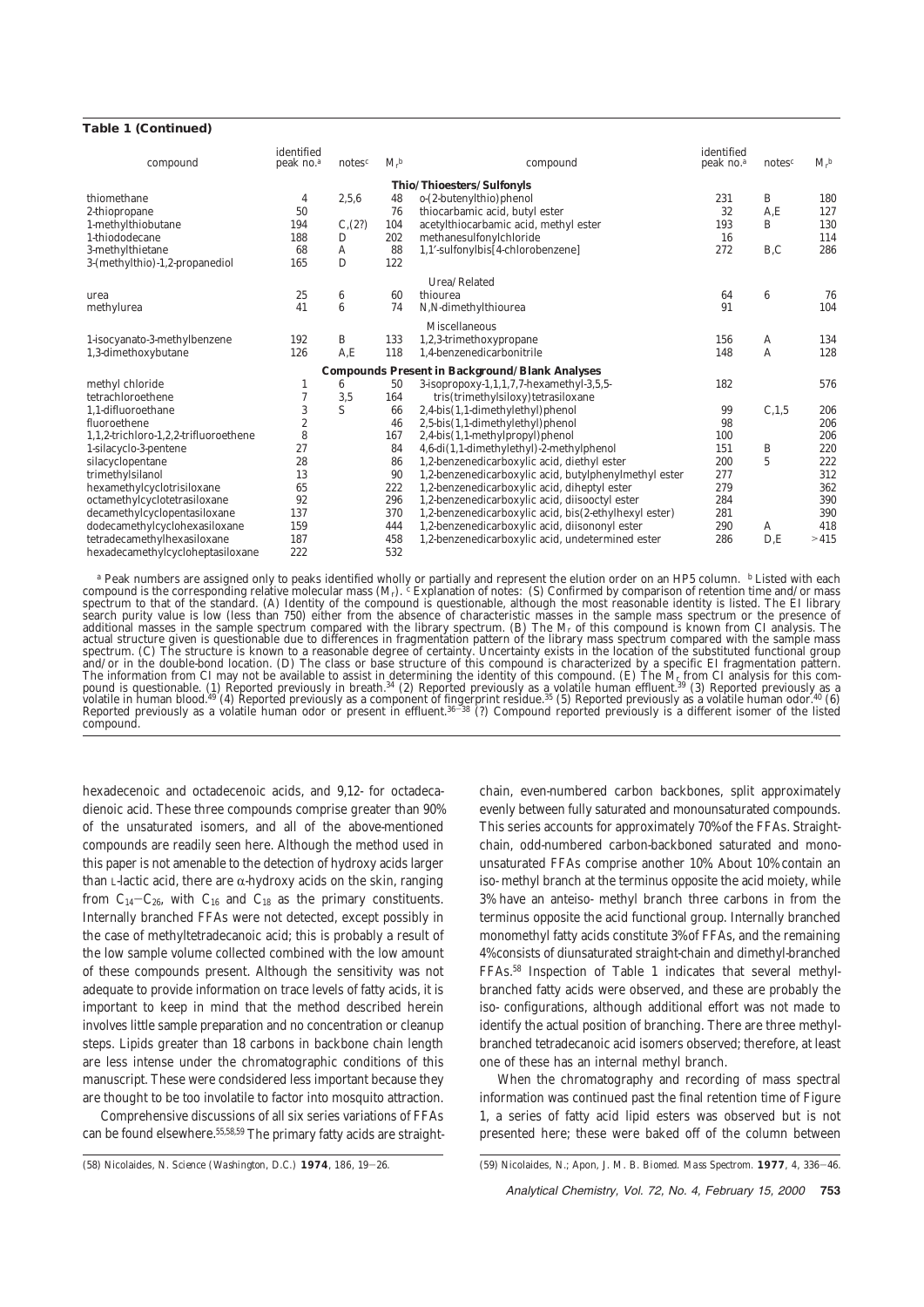experiments. The pattern of carboxylic acid peaks in this chromatogram and many of the chromatograms acquired using these parameters appears to be similar to that observed from bacteria.<sup>43</sup> Moreover, it is expected that some discrimination exists in this method against highly volatile, low relative molecular mass acids (as well as the more volatile compounds of other compound classes). Lactic acid, for example, was difficult to detect in EI mode while other hydroxy acids, such as tartaric acid, and oxo acids, such as pyruvic acid, were not detected by this method. Although not observed here, tartaric and pyruvic acids are known to be present in skin emanations.38

Numerous short-chain alcohols were observed, and most of these were unsaturated. Alcohols on the skin result from the reduction of FFAs present on the skin.58 Here is a contrast between the large number of unsaturated alcohols observed in this study and the absence of unsaturated alcohols in previous studies.39,40 Unfortunately, the location of unsaturation and location of the alcohol moiety in most of these compounds remains uncertain. A known attractant for some species of mosquitoes, 1-octen-3-ol,21 is identified tentatively here and has been noted as a skin emanation in a recent publication.<sup>60</sup> There were two octenol isomers observed in this study, and one could possibly be 1-octen-3-ol as noted in Table 1.

The relatively intense, saw-tooth-shaped peak located at a scan number between 800 and 900 in Figure 1 (retention time between 8 and 10 min) presented an interesting problem with respect to identification, ironically because of the large amount of this compound present in the analysis. Because of the inability to locate a plausible mass-to-charge value for the molecular ion in the EI mass spectrum for this compound, a clue from the peak shape and relative molecular mass information from PCI and NCI were used to assist in the identification. The shape of this peak is similar to lactic acid (addressed below); thus, it was expected that this compound may also be a hydroxy acid or, at least, highly polar.

Visual inspection of PCI data revealed that a *M*<sup>r</sup> of 92 was plausible due to the abundance of the apparent  $[M + H]^+$  ion at *m*/*z* 93. However, the NCI mass spectrum did not contain an abundant  $[M - H]$ <sup>-</sup> ion at  $m/z$  91. The NCI mass spectrum did contain an ion at  $m/z$  183 which was postulated to be the  $[M_2 -]$  $H$ <sup>-</sup> ion of this compound. When the library searching was restricted to compounds of 92 Da, a tentative identification of 1,2,3 propanetriol (glycerol) was made. The mass spectra did not match well, but final confirmation was achieved by comparing the sample EI mass spectrum to that of a standard of glycerol introduced into the ion source via a direct-inlet probe. When the ion source was saturated under these conditions, it was demonstrated that formation of a proton-bound dimer by self-CI had occurred, both here and previously, upon elution of glycerol during sample analyses. The presence of self-CI-produced fragments of this peak in the EI mass spectrum of the analysis in Figure 1 did not permit successful library matching. The glycerol peak from all other subjects was at least two orders in magnitude smaller than the amount detected from this subject. It was later determined that the high glycerol level was attributable to the Sta-Sof-Fro hair and scalp spray used by this subject; glycerol is one of the primary ingredients in the product. This example is a clear case of a

substance of exogenous origin being introduced, or at least greatly increased in amount present, on the skin. A strict routine and abstinence from hygiene products would most likely have reduced the exogenous substances; however, some substances persist in excess of 2 weeks on the skin.<sup>50</sup> This persistence and the difficulty with keeping volunteers on a strict identical routine make it difficult to perform an analysis without some exogenous compounds being present. Although this complicates the analysis by the addition of compounds that most likely have no effect on the host-seeking process of mosquitoes, the compounds of interest are still present and, except for the siloxanes discussed later and the above case of glycerol, in significantly greater amounts than exogenous substances.

A poorly chromatographed peak in these experiments was located approximately at scan 680 (retention time of 6 min). The peak is typically one of the largest observed when examined in PCI and NCI modes, but fails to produce a significant peak in EI mode. Examination in NCI mode indicates that this peak is lactic acid due to its relative molecular mass and characteristic fragment ions.<sup>41</sup> Lactones have been detected on the skin,<sup>40</sup> although none are reported here. Some of these may constitute a portion of the 43 compounds that are still unidentified.

**Aldehydes, Aliphatics, Aromatics, and Ketones.** Chromatographic peaks for the aldehydes became more intense as the series progressed from propanal to nonanal, then became less intense. Some substituted aldehydes were observed. Although nonanal coeluted with glycerol on an HP5 column under the conditions described previously, it was readily identifiable due to its intensity. Curiously, butanal, hexanal, and undecanal were not observed in the described series which runs from propanal to dodecanal. These three aldehydes have not been observed in previous work on human effluents,<sup>39</sup> but were observed in microscale purge and trap GC/MS analysis of human emanations in our laboratory.41

There are numerous alkanes and alkenes present below decane and possibly others at levels too low for detection. Additionally, it is believed that some of these compounds were lost to rapid evaporation because of the high volatility of low relative molecular mass compounds. When samples were analyzed with a GC program ramped to a higher temperature and with a shorter column than reported here, both squalene and cholesterol were observed as intense peaks and they elute after octacosane and triacontane, respectively, on a DB-1 column. The analyses reported in this manuscript were typically ended just after pentacosane eluted.

Benzene, toluene, styrene, and some alkyl-substituted benzenes were found on handled beads. These have been reported elsewhere as being present in human breath and on human skin;<sup>34,39</sup> however, these are most likely exogenous. Additionally, dimethyl biphenyl is the best library match to peak 228; however, given the low purity value of the EI library search, this identity is questionable.

Few ketones were observed, with most of the ketone peaks attributed to those between butanone and decanone. A trace amount of hydroxyandrostandione was identified in one of the analyses, but the identity of this compound is also suspect. Acetone was not observed but is believed to be present during (60) Cork, A.; Park, K. C. *Med. Vet. Entomol.* **1996**, *10*, 269-76. the handling of glass and then lost due to its high volatility.

**<sup>754</sup>** Analytical Chemistry, Vol. 72, No. 4, February 15, 2000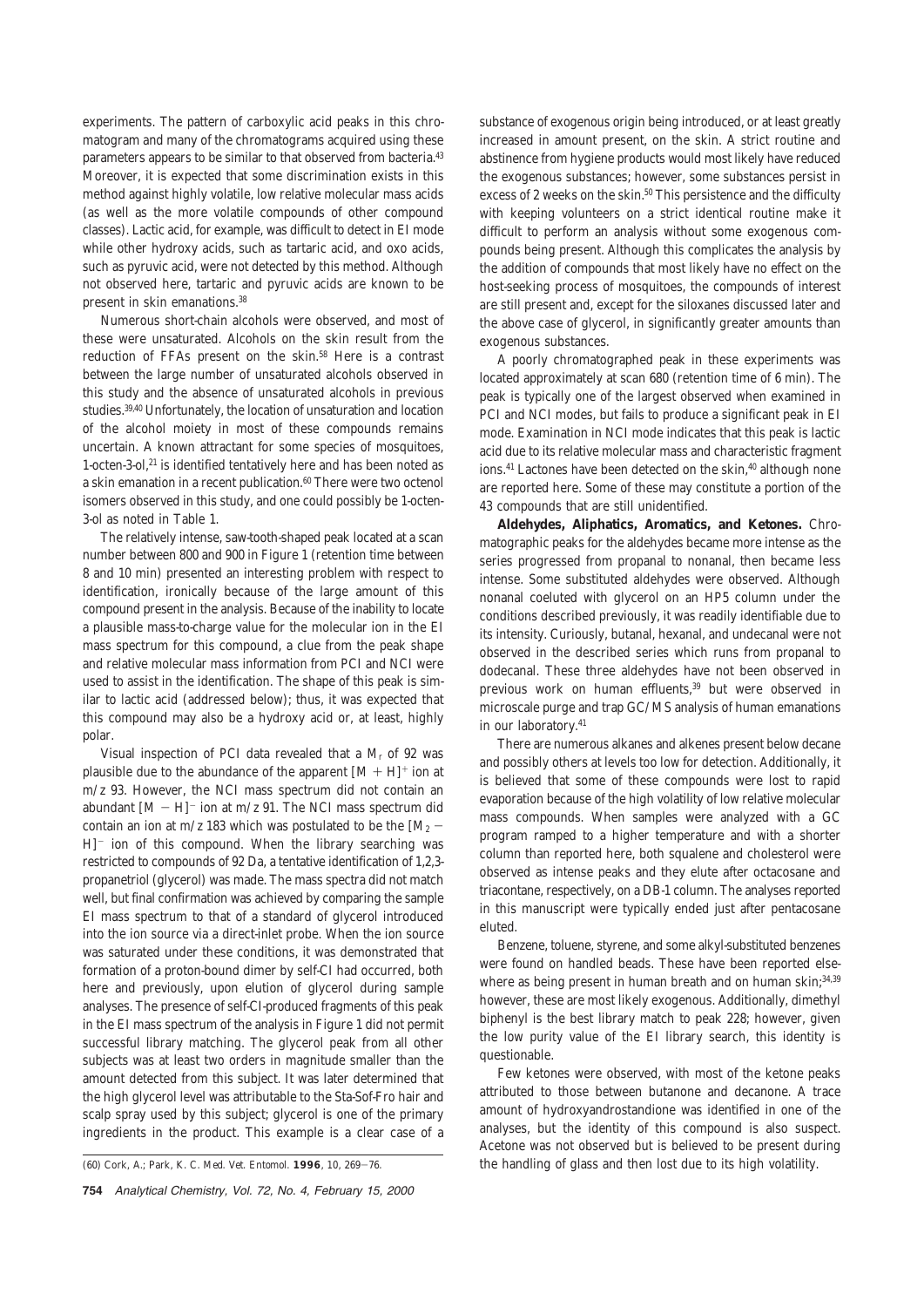

**Figure 2.** Electron ionization mass spectrum of the GC peak corresponding to N,N-diethyl-3-methylbenzamide (DEET). The mass spectrum is from an analysis of five handled glass beads.



**Figure 3.** Mass chromatograms of (a)  $m/z$  58, (b)  $m/z$  60-200, (c)  $m/z$  213, and (d) the reconstructed ion chromatogram for the GC peak (scan 1261) corresponding to N,N-dimethyl-1-dodecanamine. The chromatograms are from an EI analysis of three handled glass beads.

**Amides, Amines, and Heterocycles.** Very few amides were found in the samples. The identification of *N*,*N*-diethyl-3-methylbenzamide (DEET) on the skin of some of the subjects was unexpected and certainly of exogenous origin. Three of the four subjects were involved in routine tests involving topical application of DEET to the skin. Therefore, it is plausible that residual DEET on the skin remained after repeated washing and was transferred to the glass beads. An accurate account of the persistence of this chemical is not possible, but it is believed that tests were conducted with DEET during the week prior to the attractant emanation study. This equates to DEET being detectable by the method employed herein for 3-8 days after application on the skin. The EI mass spectrum for this identified compound from an analysis of one of the human subjects is presented in Figure 2.

A homologous series of tertiary amines was observed in some of the samples from subjects, spanning from *N*,*N*-dimethyl-1 dodecanamine to *N*,*N*-dimethyl-1-octadecanamine. Some of these amines eluted at retention times near those of similarly structured carboxylic acids, and their peaks were often hidden under the more abundant acids. Examination of EI reconstructed ion chromatograms showed only two significant ions were present (Figure 3). These ions were the base peak at  $m/z$  58 (due to  $\alpha$ cleavage of the chain) and the corresponding odd-mass molecular ion in the mass spectrum of Figure 4. Library matching initially did not provide the correct identity for most of these homologous



**Figure 4.** Electron ionization mass spectrum of the GC peak corresponding to N,N-dimethyl-1-dodecanamine. The mass spectrum is from an analysis of three handled glass beads.

amines. Upon inspection of library mass spectra for suspected amines, it was determined that in addition to the 12-carbon or greater chain, substitutions of anything larger than methyl groups on the nitrogen would result in a base peak of higher mass-tocharge value in the mass spectrum. Once the proper restrictions were imposed on the library search, identifications of these amines were achieved readily for this series. Evidence for the endogenous or exogenous origin of these long-chain amines does not exist.

Many heterocyclic structures were observed. Substituted pyrroles, pyridines, piperidines, pyrazines, piperazines, and furans were detected in this study and are believed to be of human origin.39 Pyridines and methylpyridines have been found to be elevated in the breath of subjects with periodontal disease.<sup>61</sup> An interesting finding was the presence of nicotine, albeit a low level, on beads handled by some subjects. It is possible that these may be related to tobacco use, rather than being deposited on skin from exogenous sources; however, there are insufficient data to support or refute this in this case. Nicotine has been observed on the skin in previous studies.<sup>35</sup>

**Halides, Sulfur-Containing, and Urea-Related Compounds.** In addition to the observation of methyl iodide, which could not be accounted for as background, other haloalkanes were observed. An incomplete series of chloroalkanes from chlorohexane to chlorohexadecane was observed. Some of these chloroalkanes were reported previously in human breath.<sup>34</sup>

It is expected that breath contains relatively higher amounts of malodorous sulfides than are present on the skin.<sup>61</sup> Several sulfides are produced by bacteria and known to be endogenous.34,40,61 Carbon disulfide and dimethyl disulfide were readily observed in this study, while dimethyl trisulfide is not listed here because it was only observed using purge and trap analysis. A few mercaptans, such as thiomethane and 2-thiopropane, are also present, as is urea.

**Miscellaneous and Background Compounds.** Some residual halides and chlorofluorocarbons were observed, but the background/blank samples mainly consisted of siloxanes believed to come from the column stationary phase and phthalate contaminants. Siloxanes were identified readily in analyses of volatile

Analytical Chemistry, Vol. 72, No. 4, February 15, 2000 **755**

<sup>(61)</sup> Kostelc, J. G.; Preti, G.; Zelson, P. R.; Stoller, N. H.; Tonzetich, J. *J. Periodontal Res.* **1980**, *15*, 185-92.